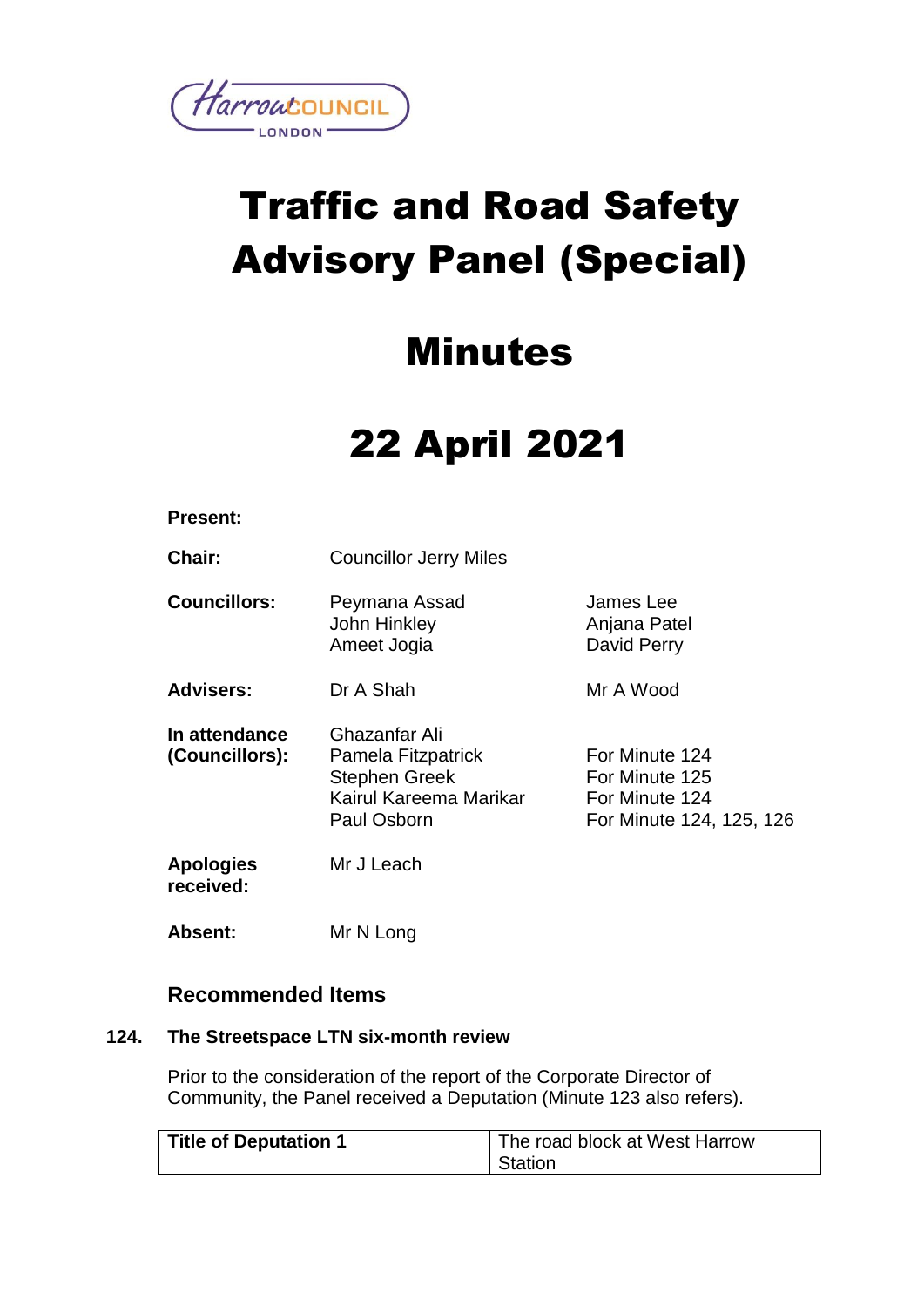| <b>Reason for Deputation</b> | Objection – based on lack of passing<br>trade to shops, on the Harrow side of |
|------------------------------|-------------------------------------------------------------------------------|
|                              | the blockage.                                                                 |

In summary, the shop had experienced revenue losses due to the pandemic and due to being located in the Low Traffic Neighbourhood (LTN) area. Other shops had experienced the same effects made by the roadblocks which had,in addition made deliveries challenging. The LTN should be removed for businessesin the area to recover. The Deputee also noted that driving in the area proved challenging when it came to day-to-day tasks.

The Panel thanked the Deputee for their presentation and the Chair invited questions to which the Deputee responded that a consultation prior to the changes made should have taken place.

The Panel received the officer report which provided details of the six-month review of the four low traffic neighbourhood schemes introduced as part of the Harrow Streetspace Programme in October 2020 and considered the future of the schemes.

An officer presented the report and highlighted the following:

- The scheme had been introduced by Transport for London (TfL) and the Low Traffic Neighbourhoods (LTNs) were part of this scheme. They had been introduced on a trial basis in late 2020 and a monthly review process had been agreed to observe the progress of the trials.
- Ongoing adjustments had been made throughout the trial, including improving access for emergency vehicles.
- There had been an increase in walking but an increased difficulty with vehicle congestion and delay on surrounding main roads.
- The schemes had caused an overall negative response from the public.

The Panel raised a number of questions to which the officer responded to as follows:

- Comments and ideas would be considered with reference to how the schemes could be adapted.
- The budget set out had not just been for the removal of planters but also for traffic sign and road markings to be removed or replaced. The budget had been an estimate and therefore the actual budget could fall below this. There should not be an issue with re-using the planters; there had been a need to ensure they would be re-used appropriately and that recommendations would be listened to.
- The cost of removal had not been included in TfL's budget allocation and so the extra cost for the removal of the LTNs had been placed onto the individual boroughs.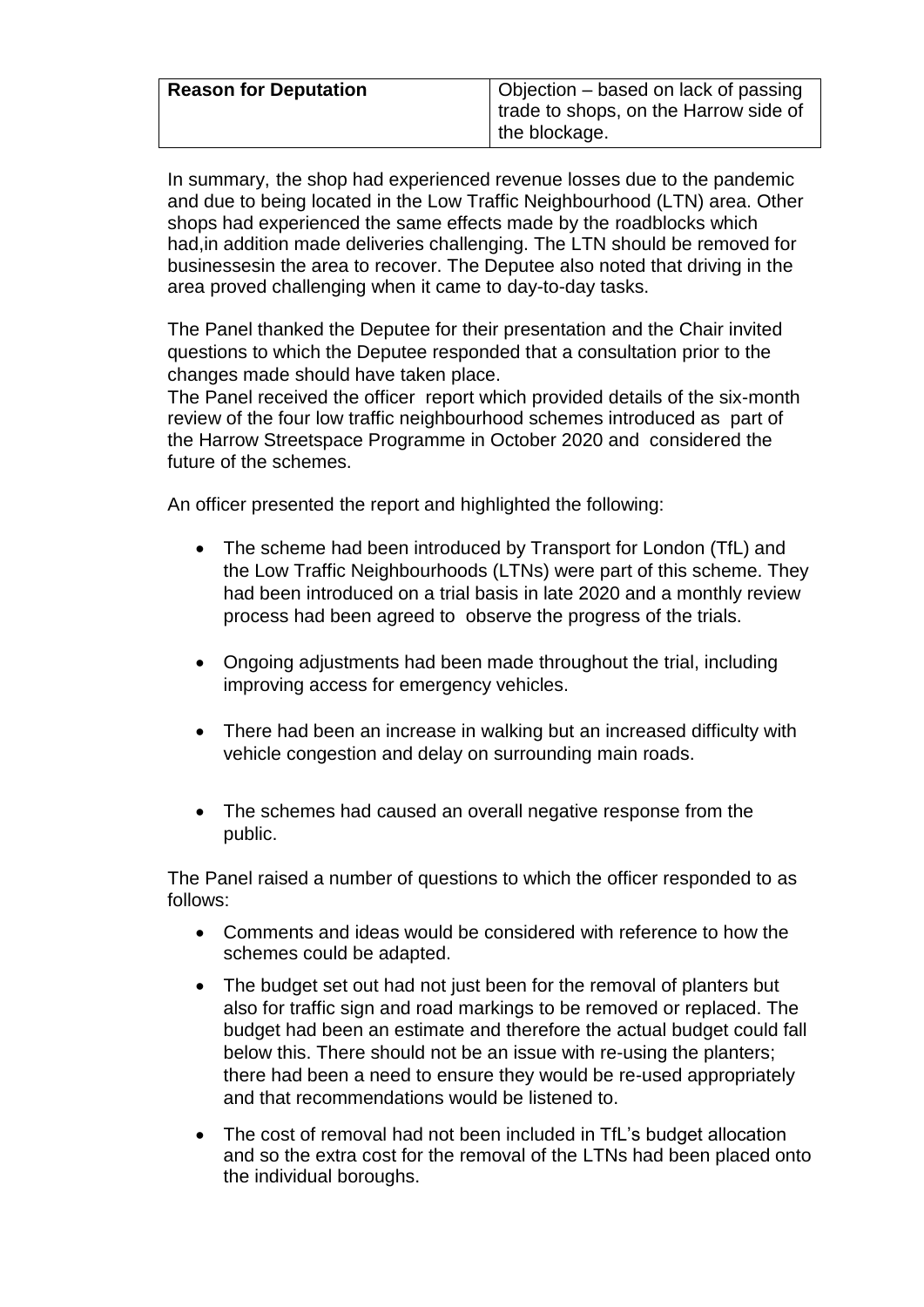The Panel agreed that a number of Councillors, who were not members of the Panel, could address the meeting. The the issues raised included:

- The recommendations were welcomed and supported with lessons to be learnt from this when it came to future schemes being implemented.
- That there had still been a need for traffic calming measures as there were some positive outcomes from this scheme.
- Public engagement had been crucial and that the public should be listened to.

In response to the comments made, members of the Panel made the following comments:

- Ultimately, there had been a high volume of engagement with considerable officer time spent on this. There were lessons to be learnt from this and the recommendations were supported.
- Climate change remained an important issue to be tackled and it was recognised that there were positive intentions within this scheme and had been an opportunity to encourage walking and cycling.
- The need for improved health and environment remained, but it had been highlighted that the approach and implementation had to be equally considered.

A Member proposed to an additional recommendation to review the capital spend for these issues This was agreed by the Panel. ,:

#### **Resolved to RECOMMEND(To Cabinet)**

That

- (1) having considered the information contained in the report of the Corporate Director, Community, the LTN schemes be removed with immediate effect
- (2) the Corporate Director Community, following consultation with the Portfolio Holder for Environment,
	- (a) to work towards introducing speed reductions in roads and streets with identified road safety issues where budget and enforcement constraints allow;
	- (b) a review of the Francis Road width restriction.

the Corporate Director – Community, following consultation with the Portfolio Holder for Environment , review the Council capital programme in order to ring-fence dedicated additional funding to